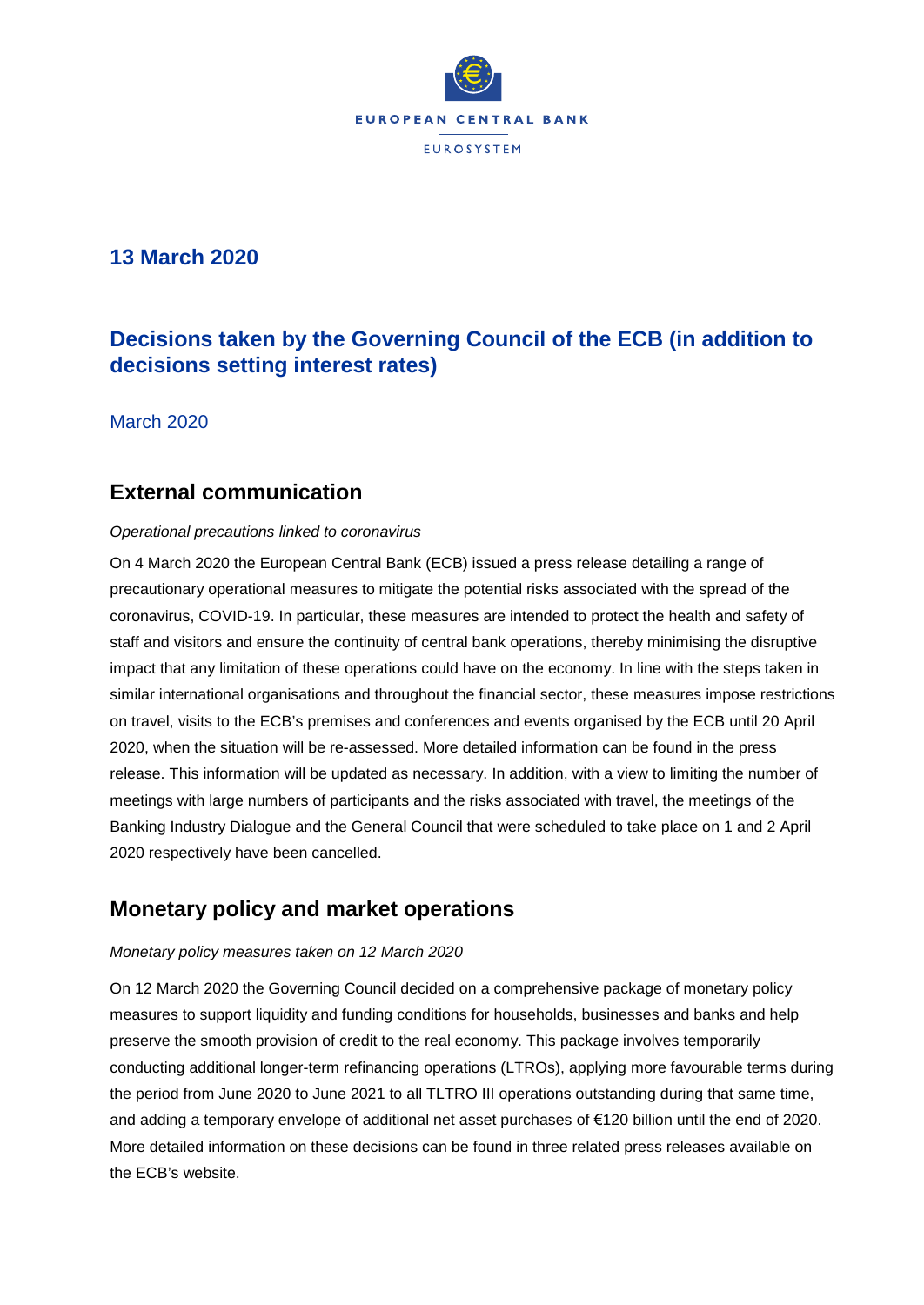## **Market infrastructure and payments**

#### *Updates to documentation on the correspondent central banking model*

On 5 March 2020 the Governing Council approved an update of the correspondent central banking model (CCBM) procedures for Eurosystem counterparties (the "CCBM brochure") and its publication on the ECB's website, together with an updated technical annex entitled "CCBM information for counterparties – summary of legal instruments used in the euro area". This annual update involved only minor factual amendments. Both documents are available on the ECB's website.

## **Corporate governance**

#### *New member of the Market Infrastructure Board*

On 28 February 2020 the Governing Council appointed Mr Livio Tornetta, Deputy Director General for Markets and Payment Systems at the Banca d'Italia, as a member of the Market Infrastructure Board, with immediate effect until 31 May 2022.

### **Statistics**

#### *Guideline amending Guideline on the procedures for the collection of granular credit and credit risk data*

On 21 February 2020 the Governing Council adopted Guideline ECB/2020/11 amending Guideline (EU) 2017/2335 on the procedures for the collection of granular credit and credit risk data ("AnaCredit"). The purpose of the amending Guideline is to establish a framework for national central banks to participate in arrangements for the sharing of sub-sets of AnaCredit data, in order to establish or enhance feedback loops to reporting agents, with the aim of exchanging harmonised and comparable data. The Guideline will be published on the ECB's website.

### *Public consultation on the draft ECB Regulation amending Regulation ECB/2013/43 on payments statistics*

On 24 February 2020 the Governing Council approved the launch of a public consultation on a draft Regulation amending Regulation ECB/2013/43 on payments statistics. The proposed amendments aim to meet new important user requirements for payments policy and oversight of payments instruments, systems and schemes, as well as for analysis of cross-border trade and economic forecasting, and incorporate changes due to recent developments in the retail payment markets and in EU legislation. The proposed amendments have been subjected to a merits and costs procedure undertaken by the Eurosystem/ESCB Statistics Committee in close cooperation with users, the banking industry and, in respect of the collection of fraud statistics, with the European Banking Authority. The material related to this public consultation which runs until 9 April 2020 is available on the ECB's website.

## **Banknotes**

*Repeal of Guideline ECB/2012/16 on the Data Exchange for Cash Services*